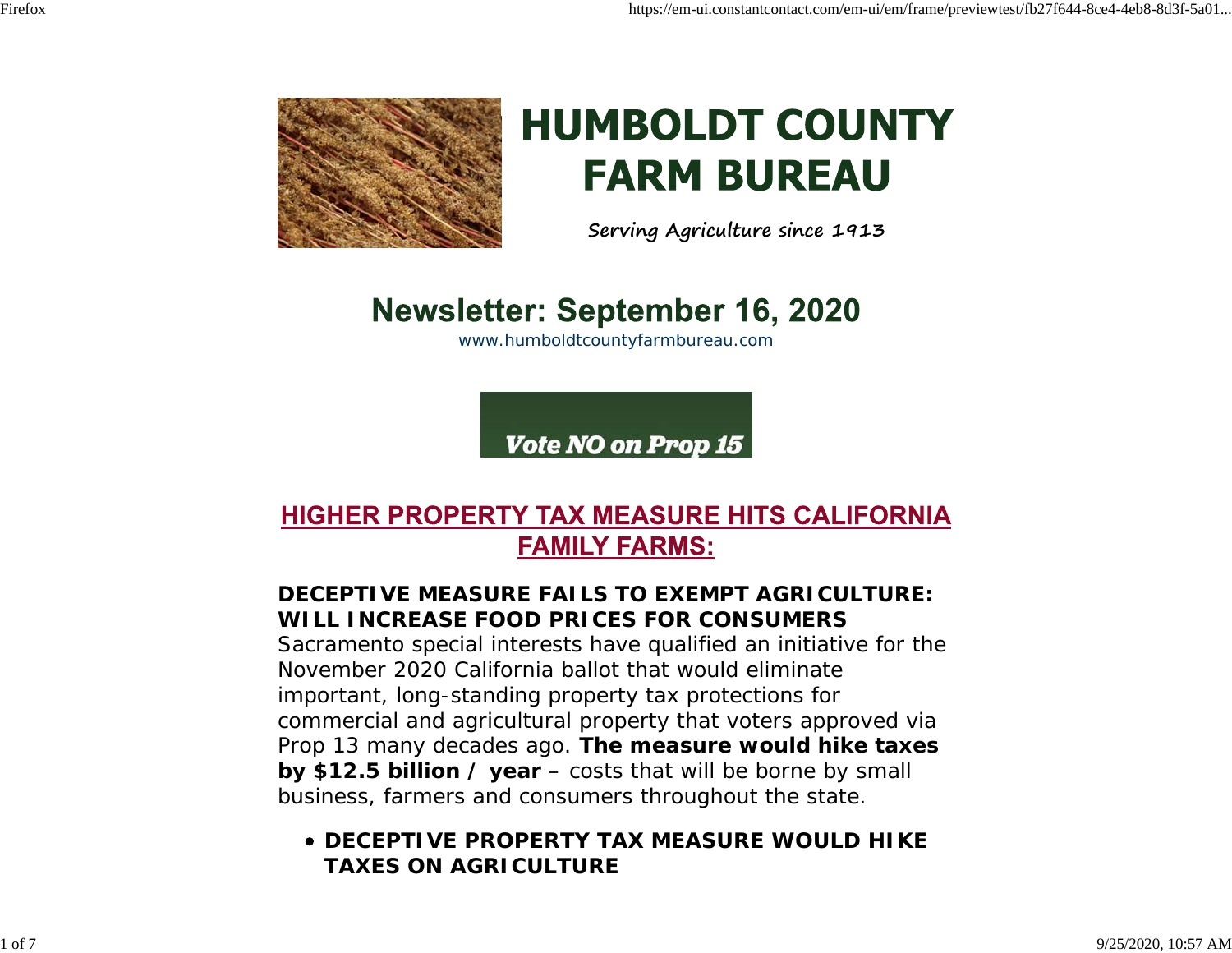- **PROPERTY TAX MEASURE TAXES EVERY STEP FROMFARM TO FORK**
- **HIGHER PROPERTY TAXES ON AGRICULTURE WILLINCREASE FOOD PRICES FOR CALIFORNIACONSUMERS**

#### **READ FULL STORE HERE**

## **TAKE ACTION HERE**

## **HCFB President, Johanna Rodoni address:**

Farm Bureau members and friends:

These are unprecedented times to put it mildly. Many of our neighbors, family and friends have been severely impacted by the fires and the fires are still a long way from being under control. At this point, the August Complex is only 30% contained and that is on the east side of the fire towards the Central valley. The remaining edges of the fire, which will have the most direct affect in our area, are still very active. I've spent much of the last week assisting with both human and livestock evacuees at the Humboldt County Fairgrounds as we have been designated as a Regional Evacuation Shelter.

The outpouring of support from the community never ceases to amaze me. There are so many kind and generous individuals and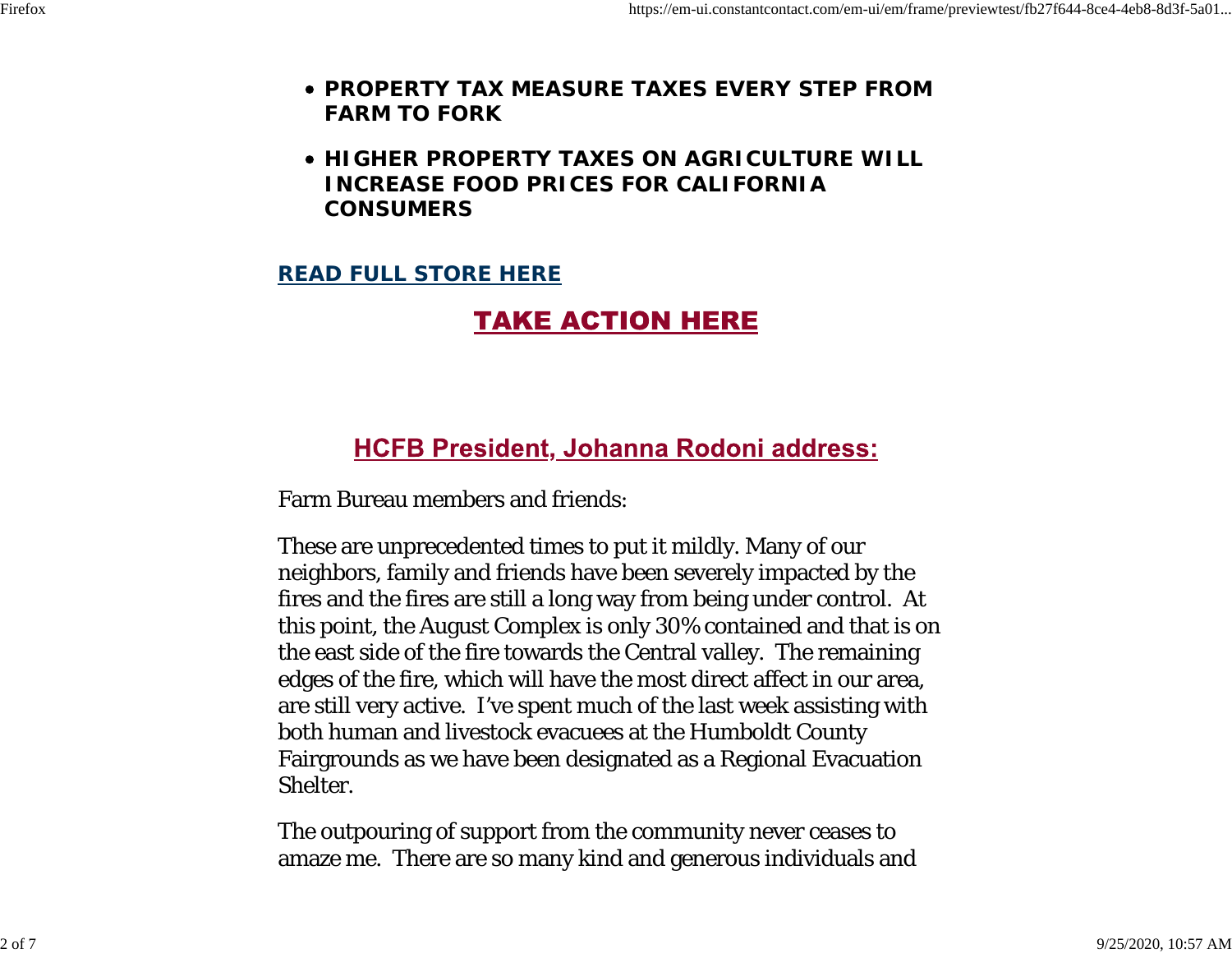organizations in our area. Pay-It-Forward Humboldt (a local nonprofit organization) whose mission is "to provide help, healing and hope in a time of crisis," has been present from the get-go at the fairgrounds to collect and distribute much needed items for families and individuals displaced and/or affected by the fires. Their CEO Desirae Hadley is a one woman dynamo who spends countless hours on the front lines….I haven't figured out when she actually has time to sleep! She has a strong network of volunteers who help her organize and deliver donations to outlying areas. The Salvation Army has been on-site and providing two hot meals each day for the evacuees and Red Cross is coordinating other needed services. Humboldt Animal Control is also there to intake and board livestockand small animals displaced by the fires.

Farm Bureau, locally and statewide, continues to focus on our mission to improve the well-being and quality of life for California farmers and ranchers. However, due to the present conditions, there have been few opportunities to network face to face  $-$  I sincerely miss that. On the State level. Farm Bureau is focused on the No on Proposition 15 campaign. As are many propositions presented, Proposition 15 advocates are deceptive to what the jest of the proposition really means. Please educate yourself and especially your friends and business contacts as to the ramifications if Prop. 15 were to pass. (See article regarding Prop. 15 in this issue).

Until next time – yours truly, Johanna Rodoni

## **Fall Time is Harvest Time...**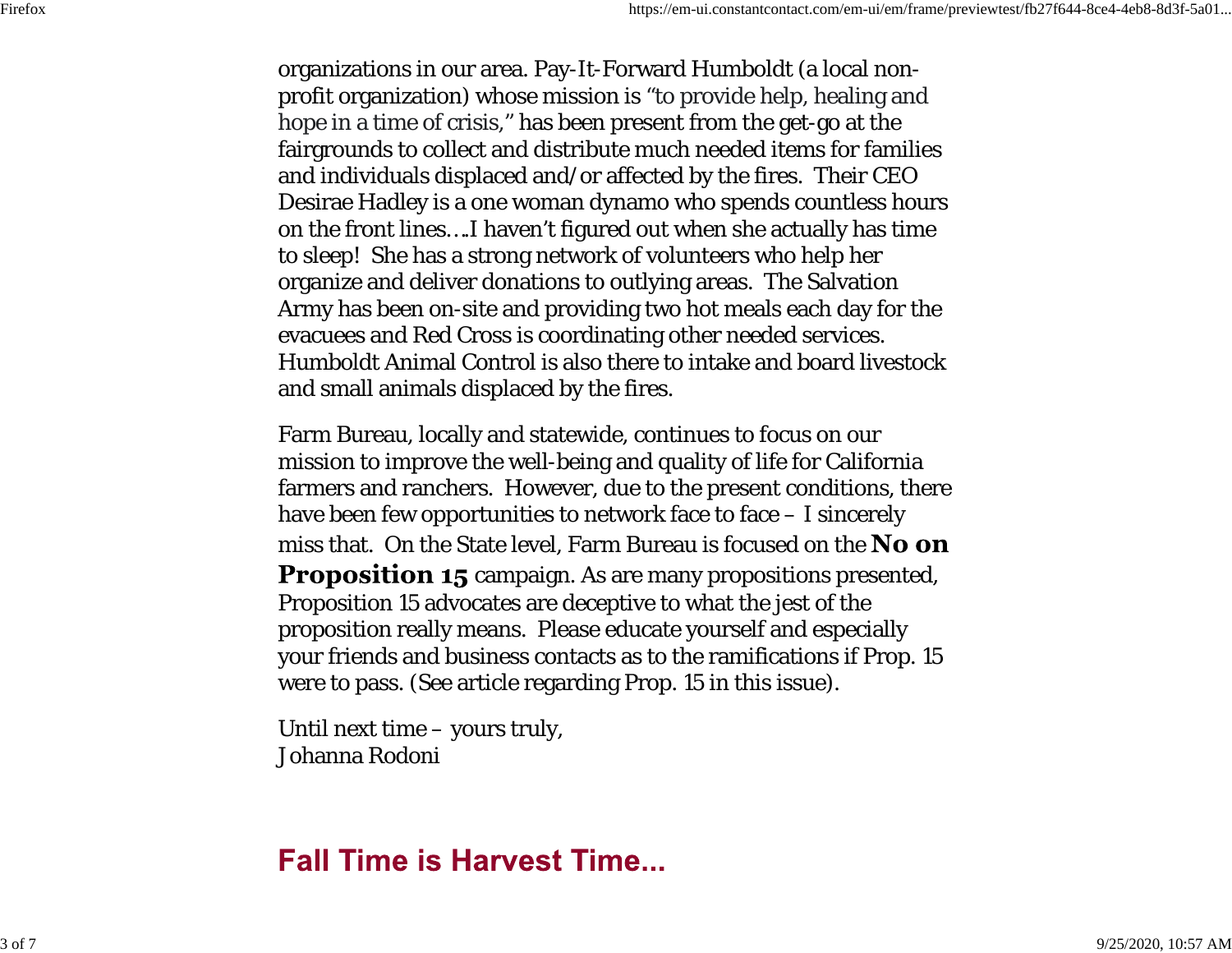For one of the newer crops in Humboldt County, it was harvest time for Quinoa (pronounced KEEN-wah) in the Eel River valley. There were approximately 800 acres of the crop planted and harvested in the county this year. Quinoa is an edible seed that has become increasingly popular among health-conscious people and is loaded with many important nutrients. Quinoa requires a specific temperature and moisture content to be successful and there are areas of Humboldt that haveproven to be able to produce the crop. After careful testing of the moisture content, it was deemed "ready to harvest" and the combines were busy.



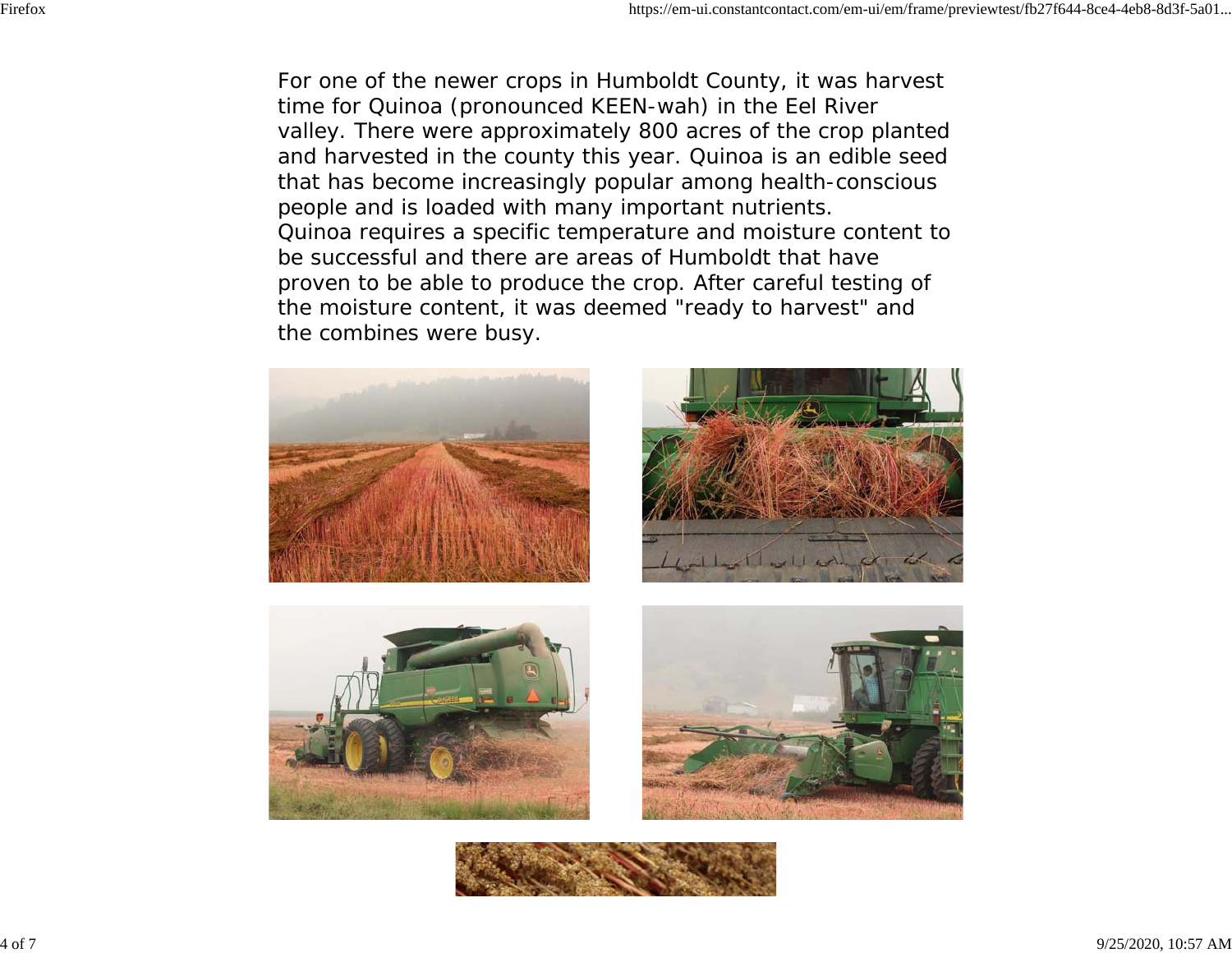

## **Recipe of the Month: Zucchini Enchiladas**

You Can Turn Zucchini into ZucchiniEnchiladas with this Low-Carb Trick! Yields: 4 servings

## **Ingredients:**

1 tbsp. extra-virgin olive oil 1 large onion, chopped 2 cloves garlic, minced 2 tsp. ground cumin 2 tsp. chili powder Kosher salt3 c. shredded rotisserie chicken1 1/3 c. red enchilada sauce, divided 4 large zucchini, halved lengthwise 1 c. shredded Monterey jack 1 c. shredded cheddarSour cream, for drizzling Fresh cilantro, for garnish



#### **Directions:**

1. Preheat oven to 350°. In a large skillet over medium heat, heat oil.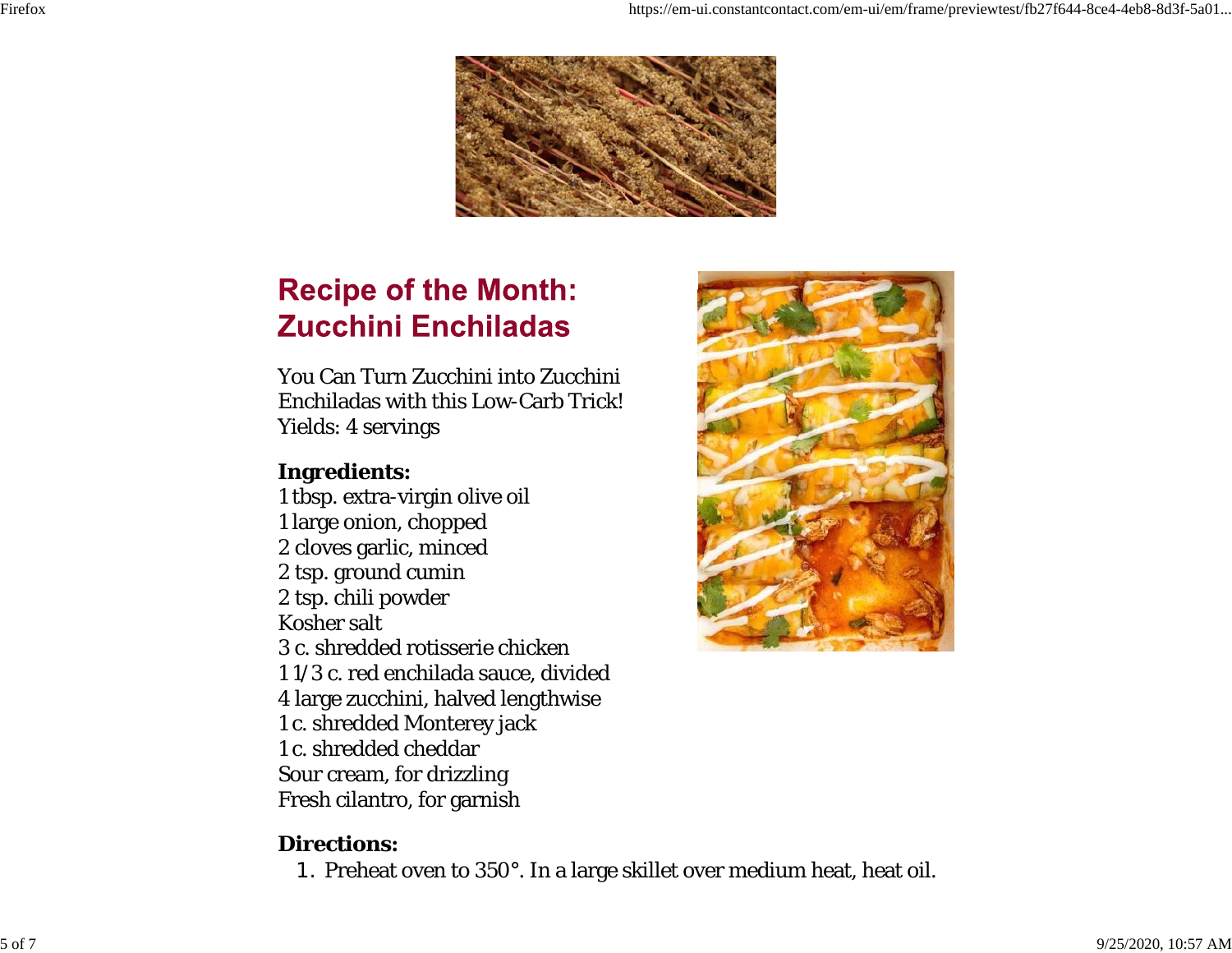Add onion and cook, stirring, until soft, 5 minutes. Add garlic, cumin, and chili powder and season with salt. Cook until fragrant, about 1 minute. Add chicken and 1 cup of enchilada sauce and stir until coated.

- 2. On a cutting board, use a Y-shaped vegetable peeler to peel thin slices of zucchini. Lay out 3 slices, slightly overlapping, and top with a spoonful of chicken mixture. Roll up and transfer to a baking dish. Repeat with remaining zucchini and chicken mixture.
- 3. Spoon remaining cup enchilada sauce over zucchini enchiladas and top with both cheeses.
- 4. Bake until cheese is melty and enchiladas are warmed through, 20 minutes.
- 5. Top with sour cream and cilantro before serving.



#### **TAKE YOUR BEST SHOT**

Capture your vision of California's agricultural bounty with photos such as:

- Fresh food-plated or in the field • Rural scenery
- . Animals, crops and harvests
- . Life, work and family on the farm or ranch

## **PRIZES**

#### **All ages**

\$1,000 Grand Prize \$500 First Place \$250 Second Place **Budding Artists** (ages 13 and younger) \$250 First Place